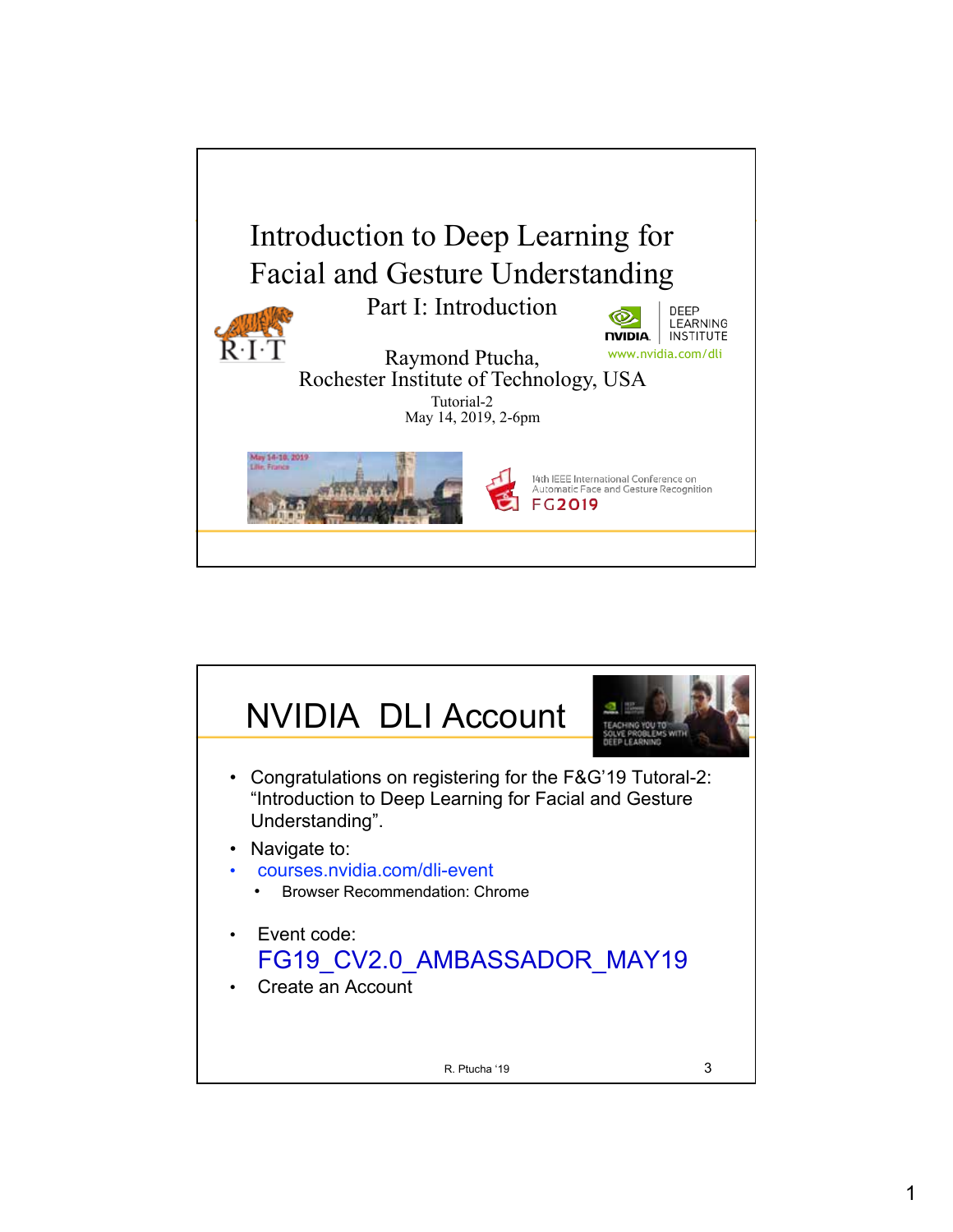## Fair Use Agreement

This agreement covers the use of all slides in this document, please read carefully.

- You may freely use these slides, if:
	- You send me an email telling me the conference/venue/company name in advance, and which slides you wish to use.
	- You receive a positive confirmation email back from me.
	- My name (R. Ptucha) appears on each slide you use.

(c) Raymond Ptucha, rwpeec@rit.edu

R. Ptucha '19 4

R. Ptucha '19 6 Agenda • **Part I: Introduction** • Part II: Convolutional Neural Nets • Part III: Fully Convolutional Nets • Break • Part IV: Facial Understanding • Part V: Recurrent Neural Nets • Hands-on with NVIDIA DIGITS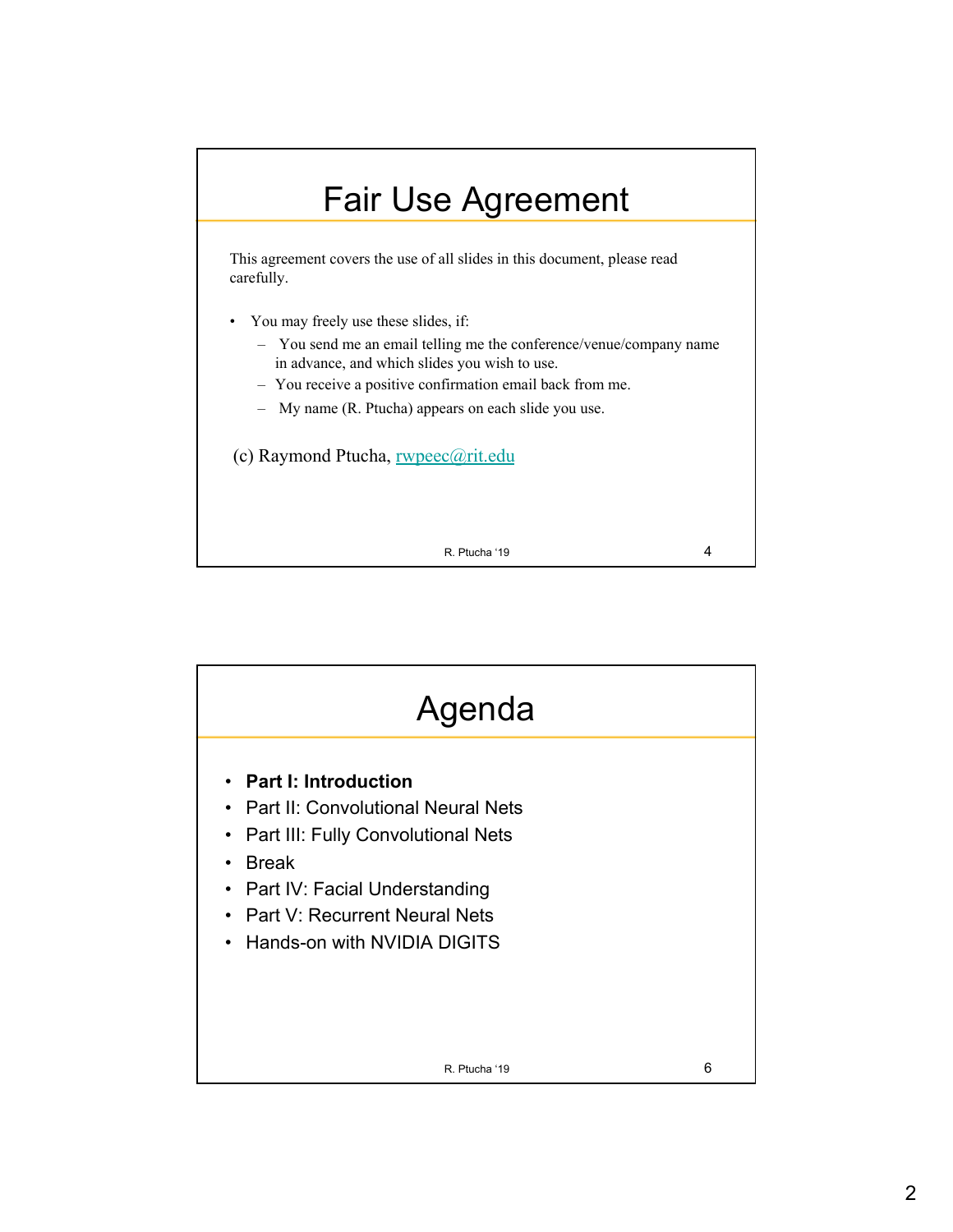## Machine Learning



- Machine learning is giving computers the ability to analyze, generalize, think/reason/behave like humans.
- Machine learning is transforming medical research, financial markets, international security, and generally making humans more efficient and improving quality of life.
- Inspired by the mammalian brain, deep learning is machine learning on steroids- bigger, faster, better!



R. Ptucha '19 7

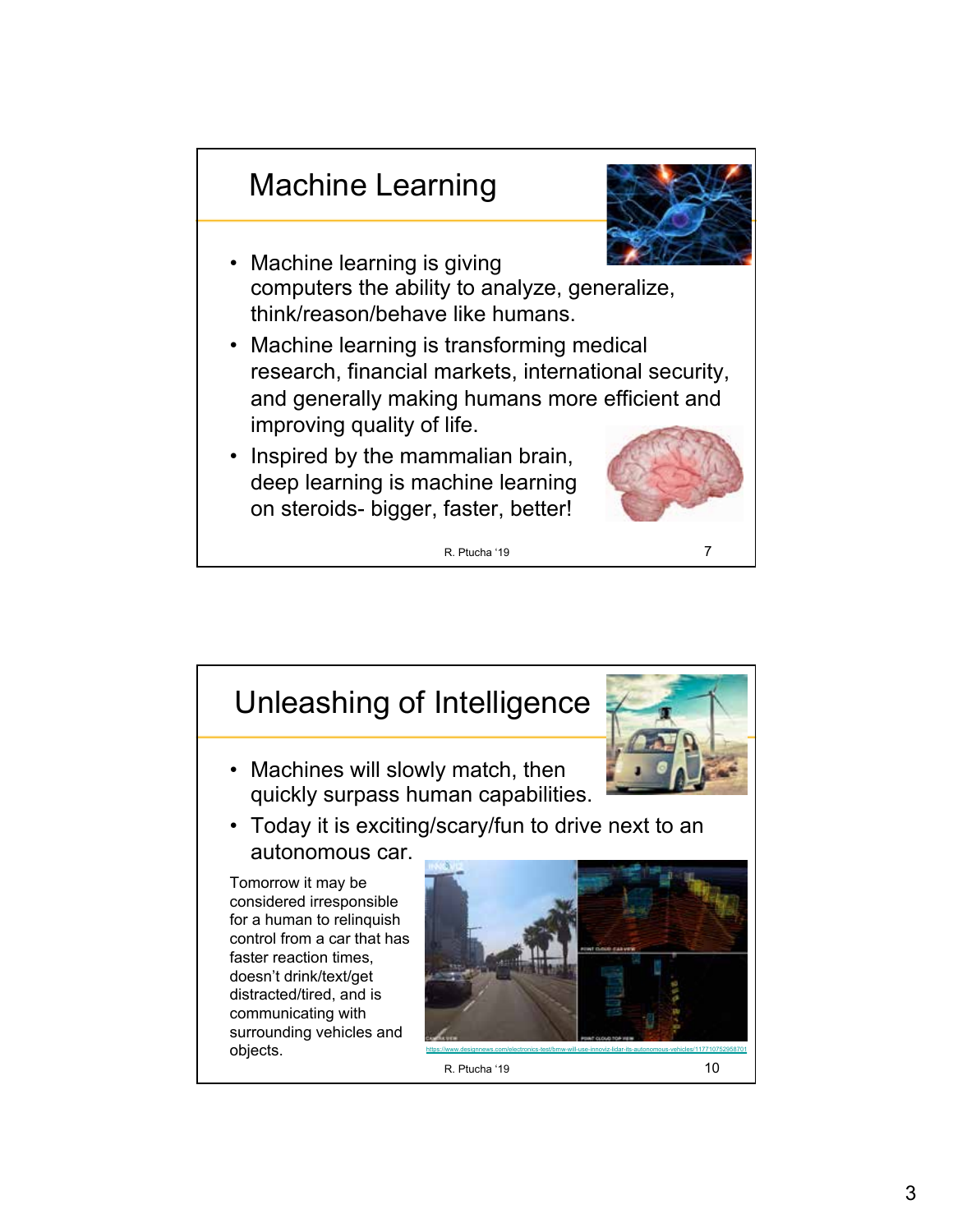

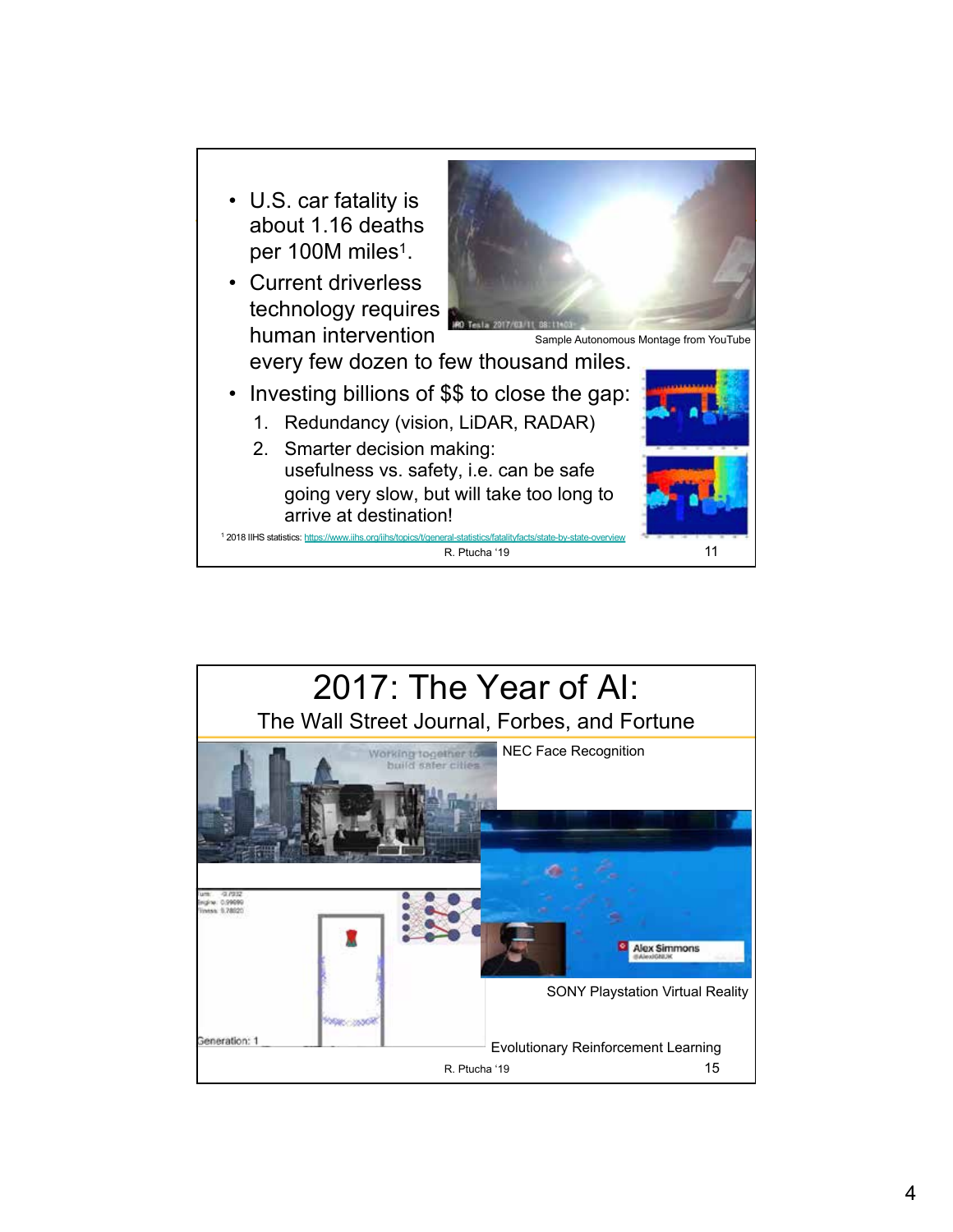

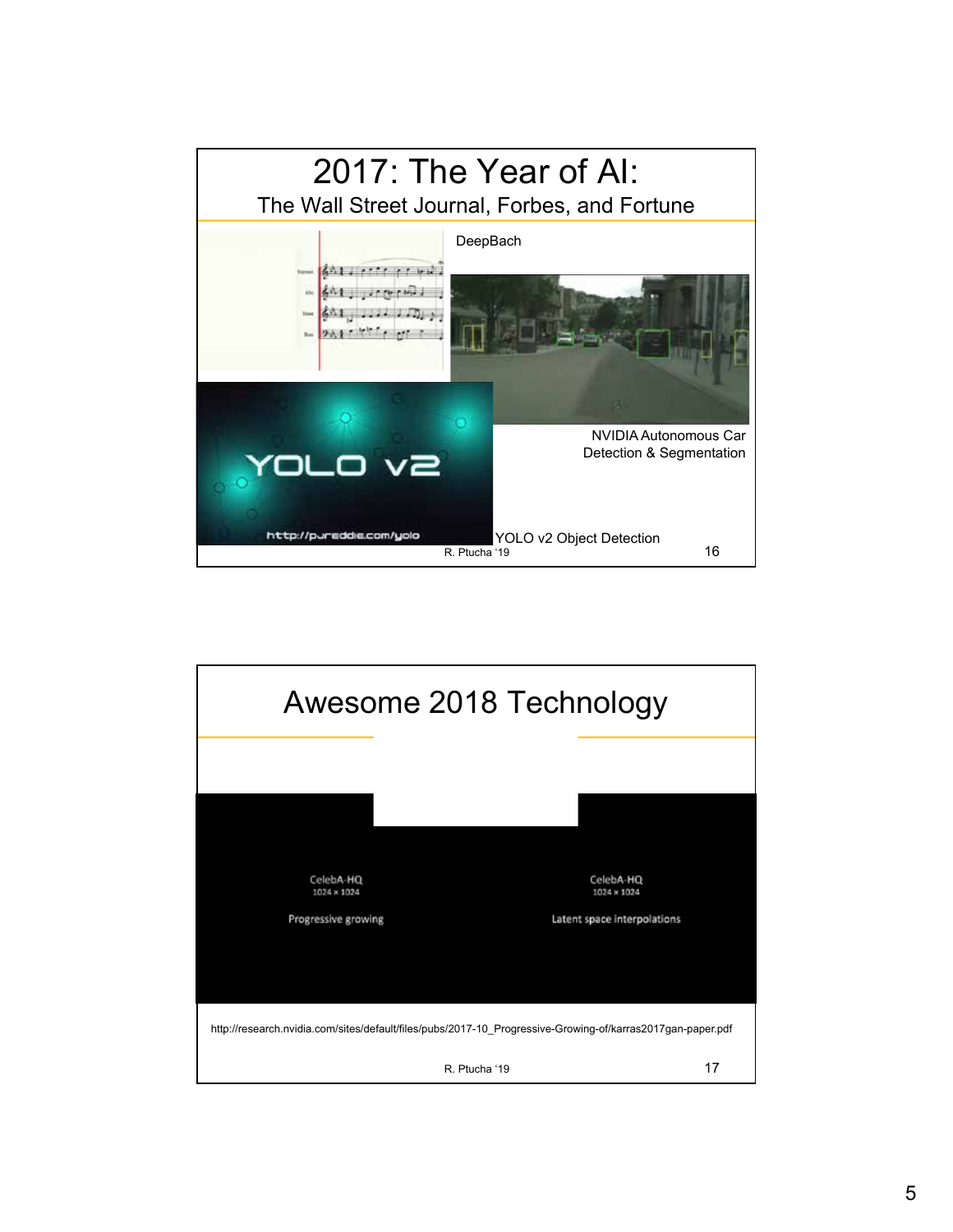

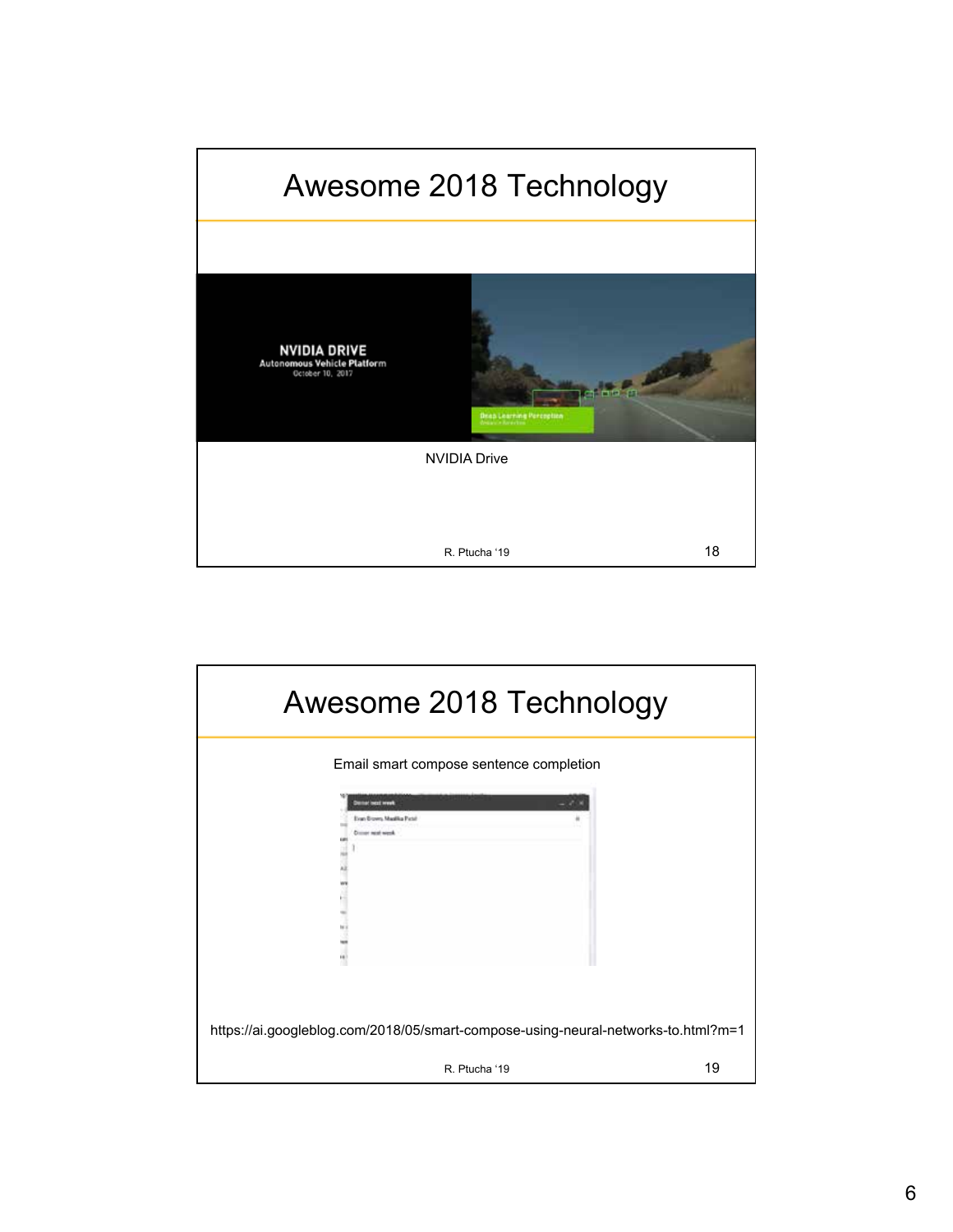

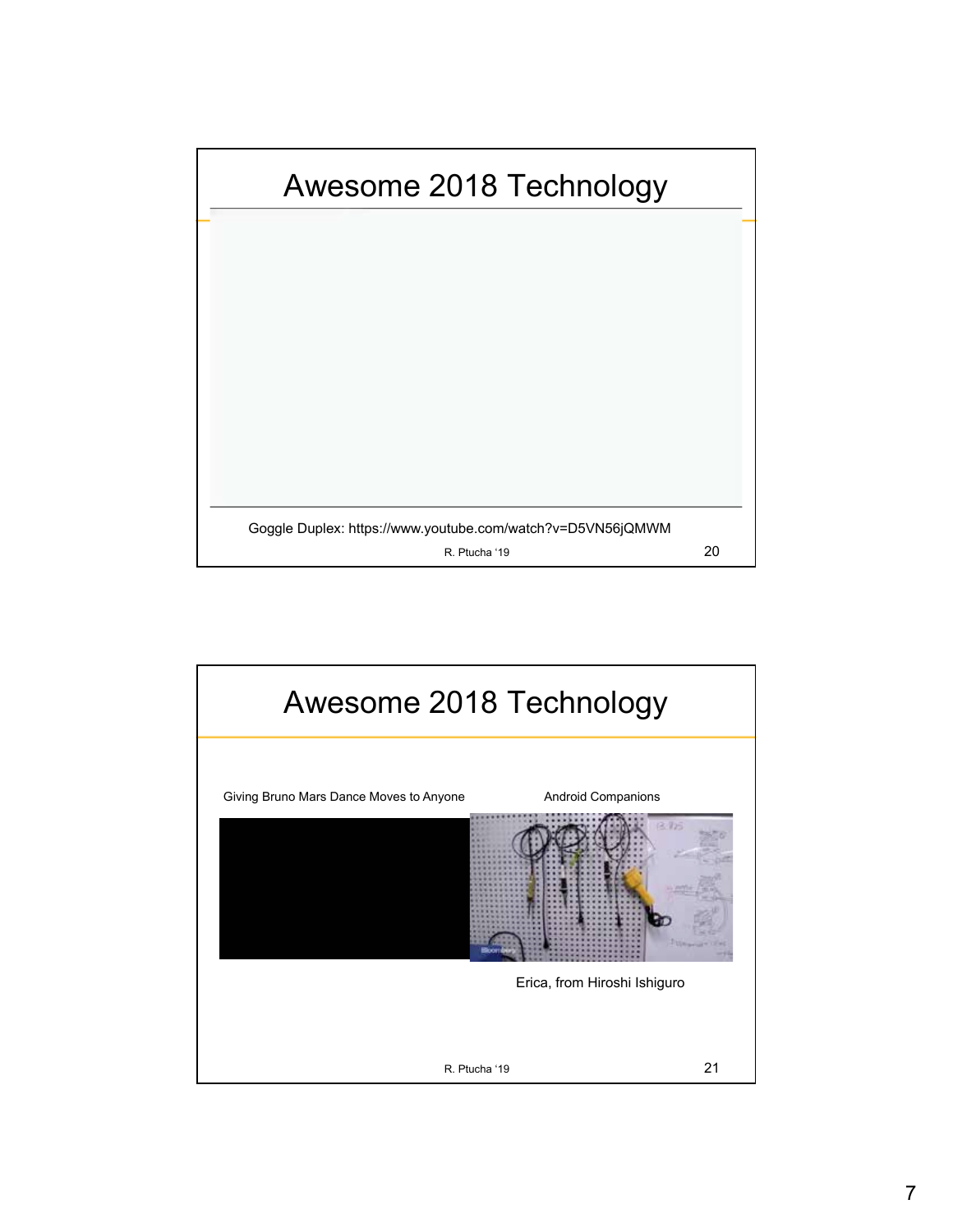

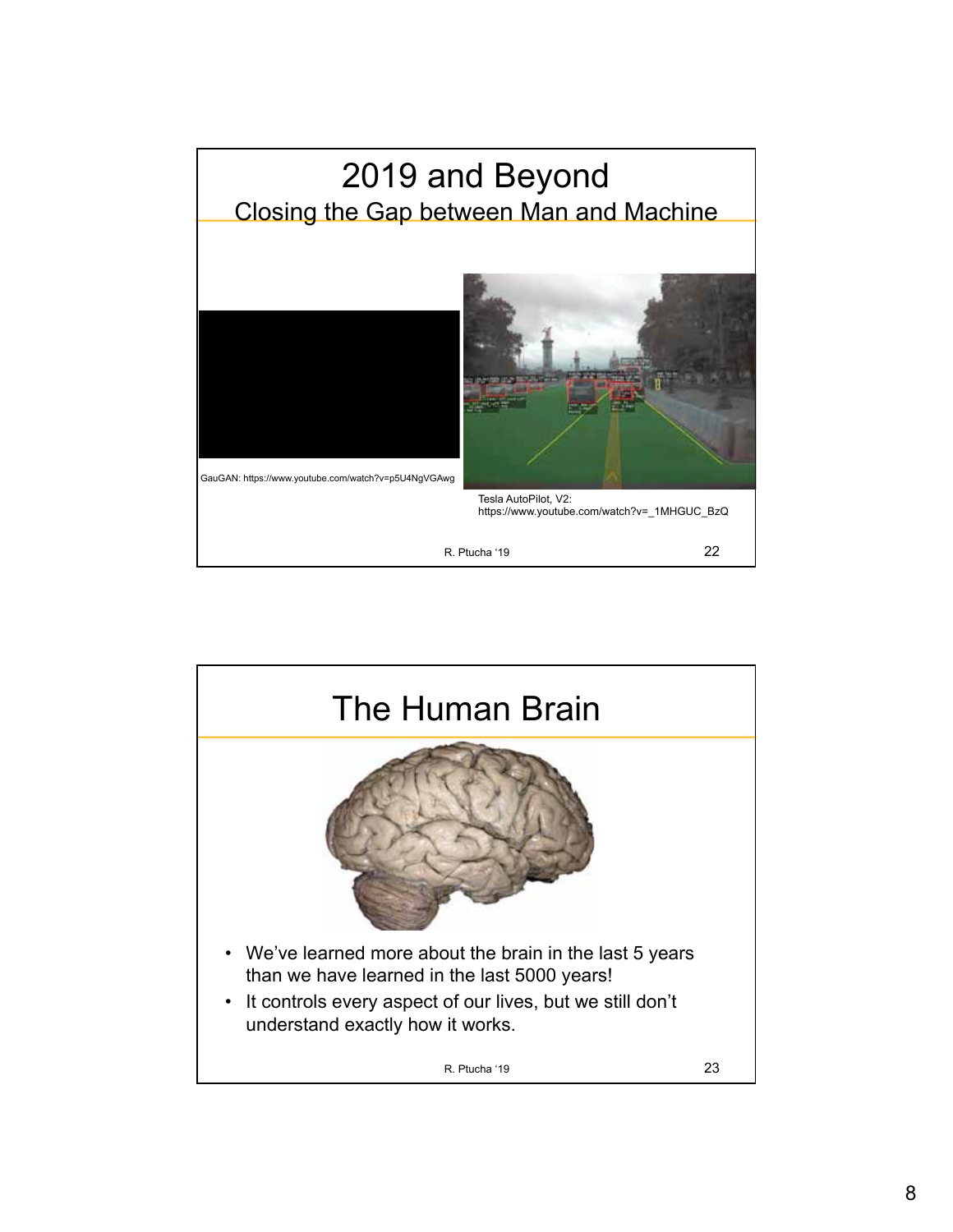

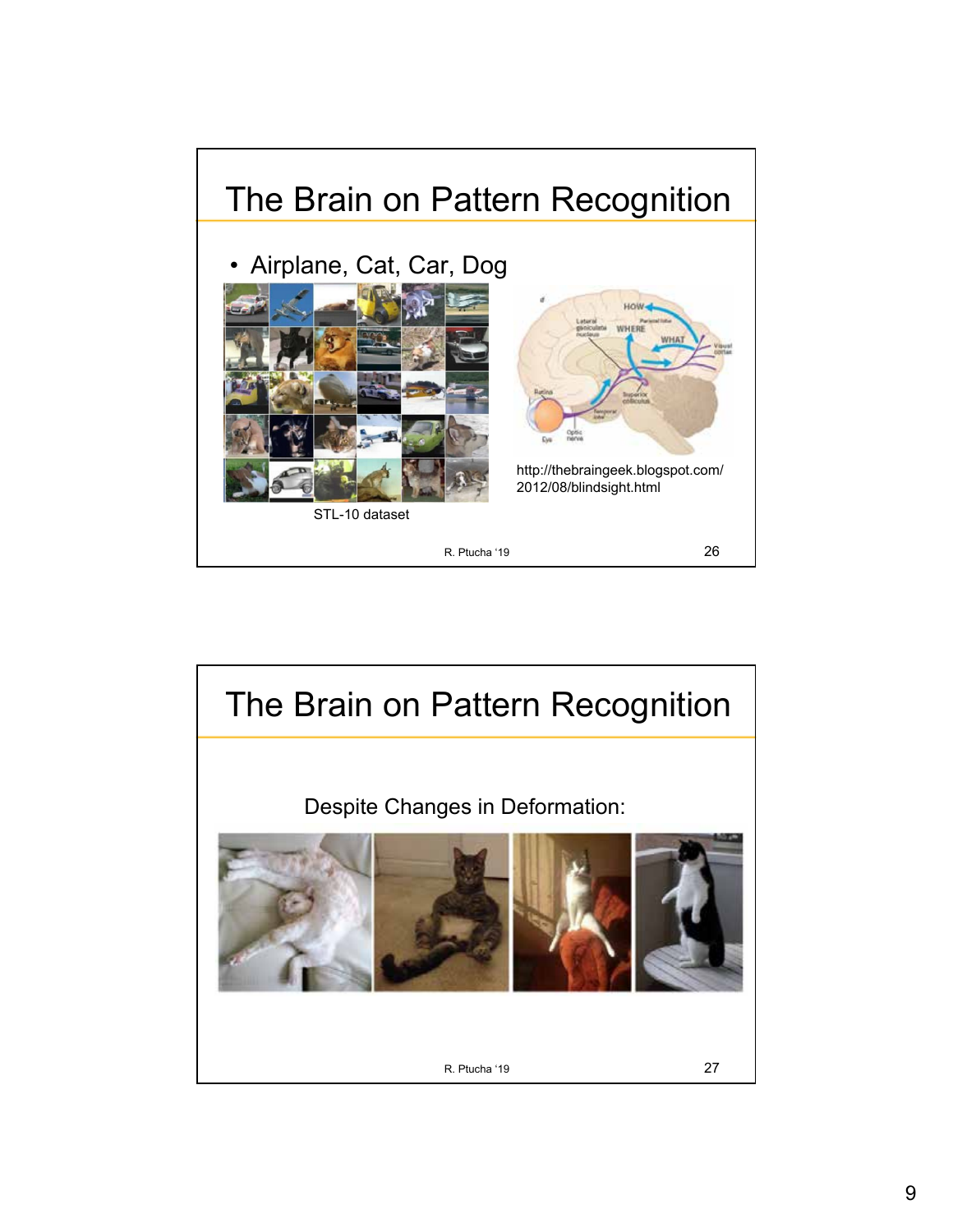

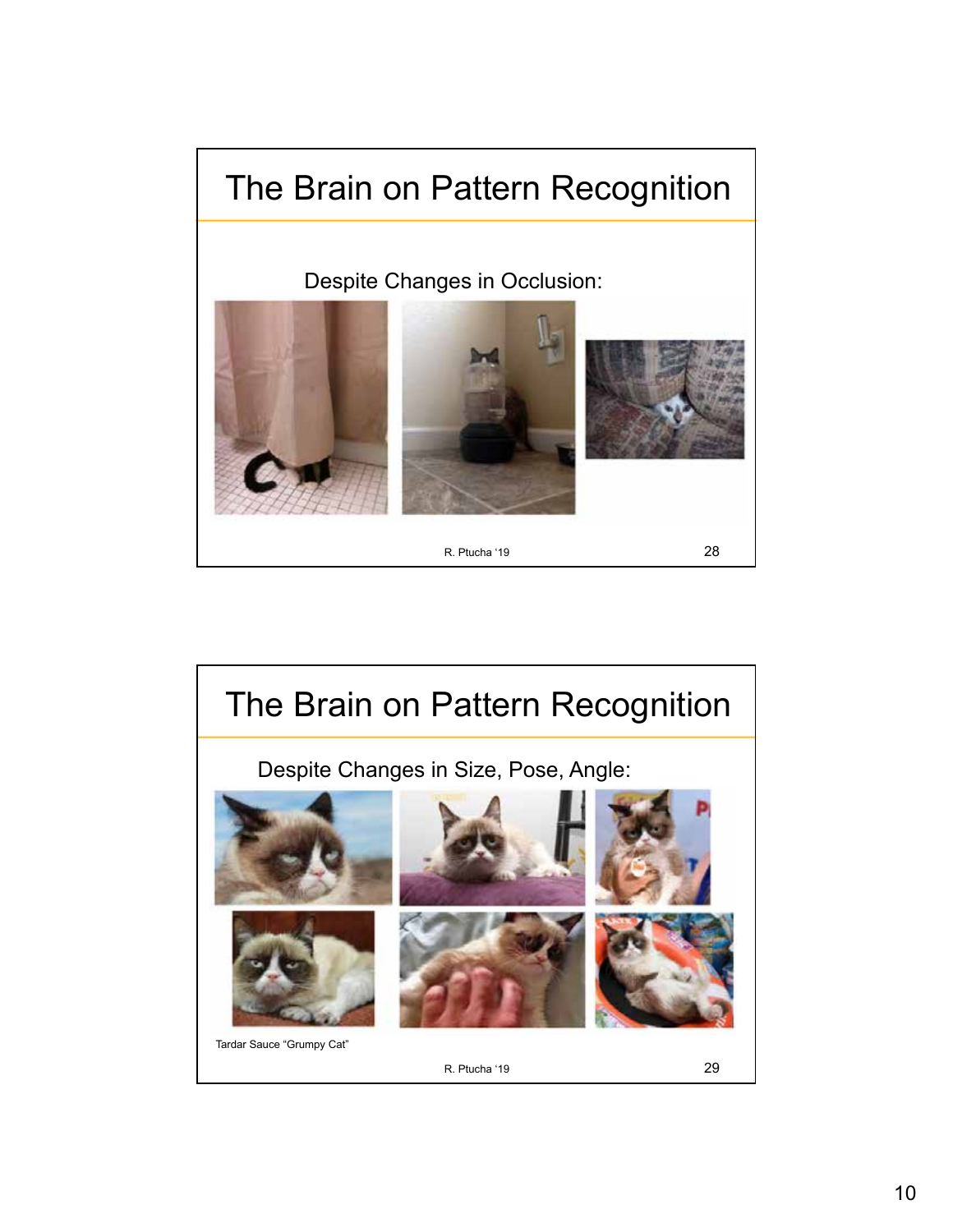

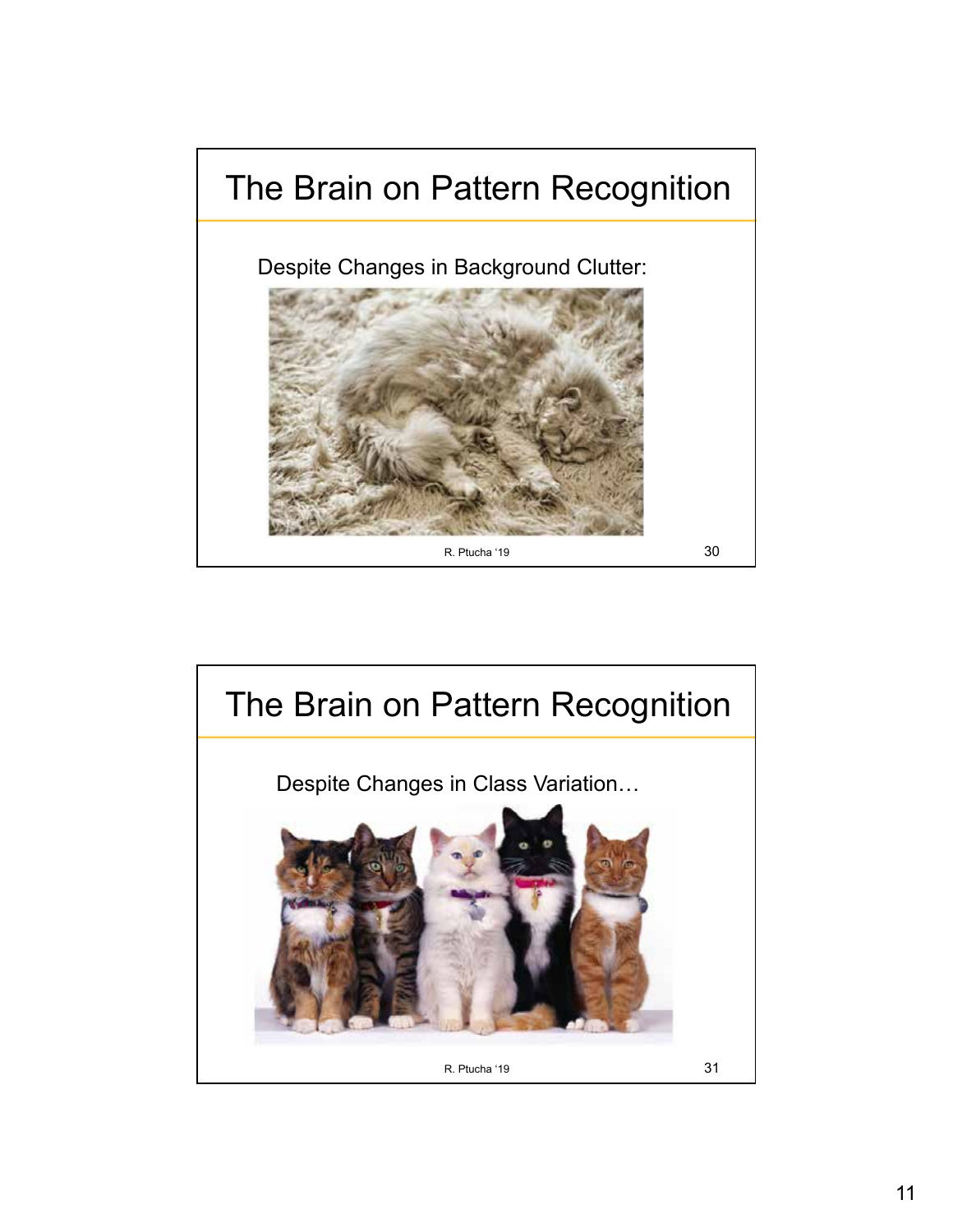

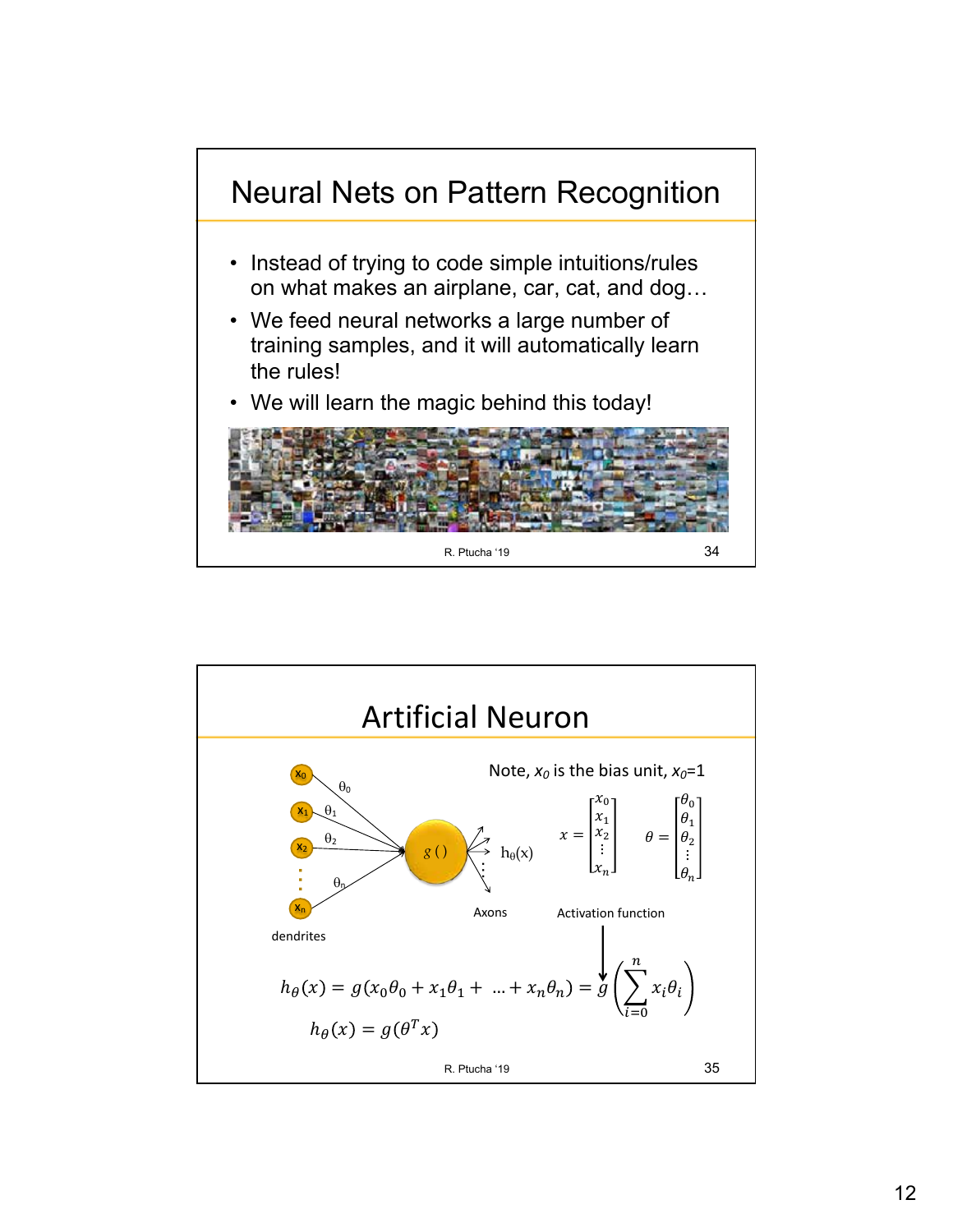

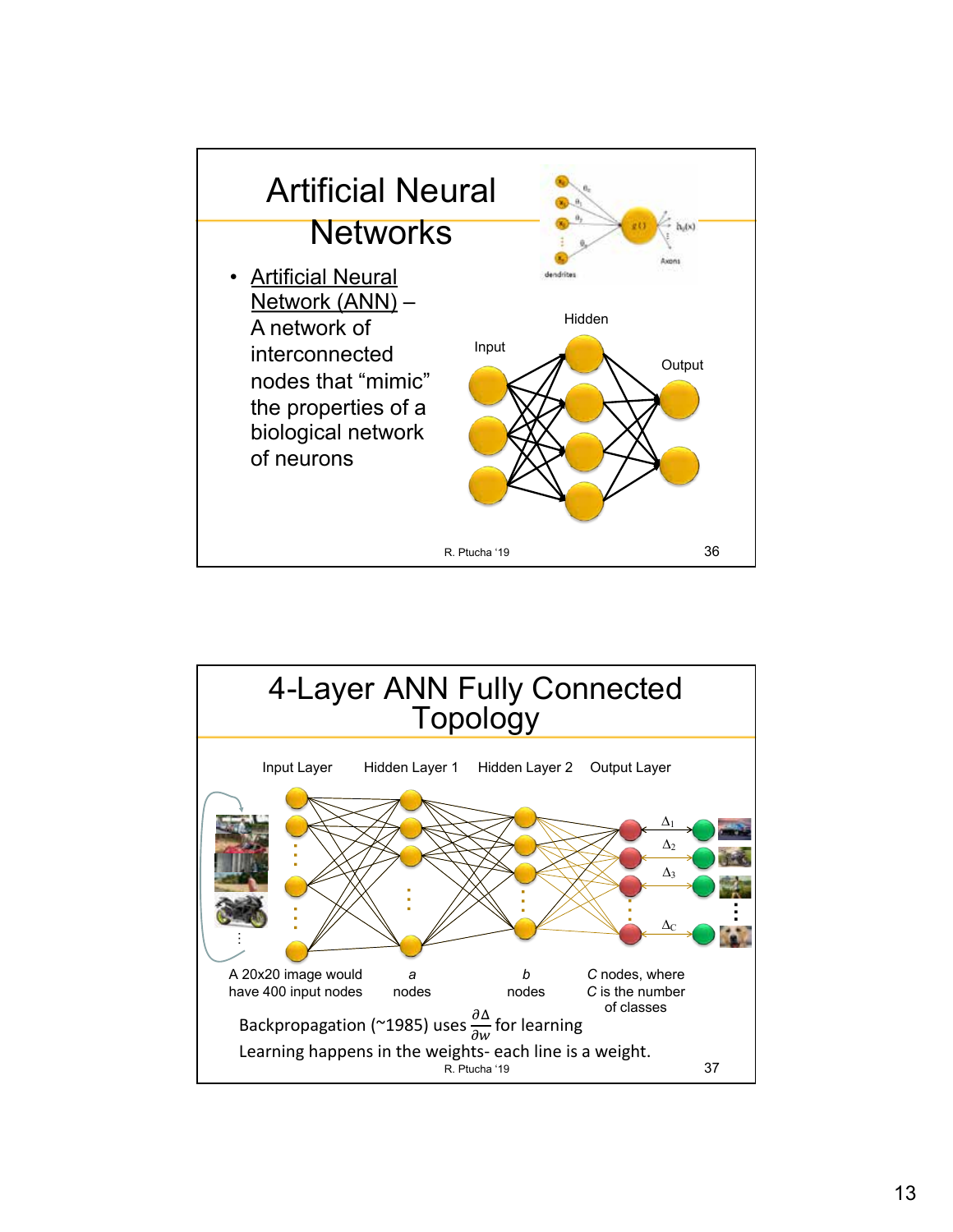

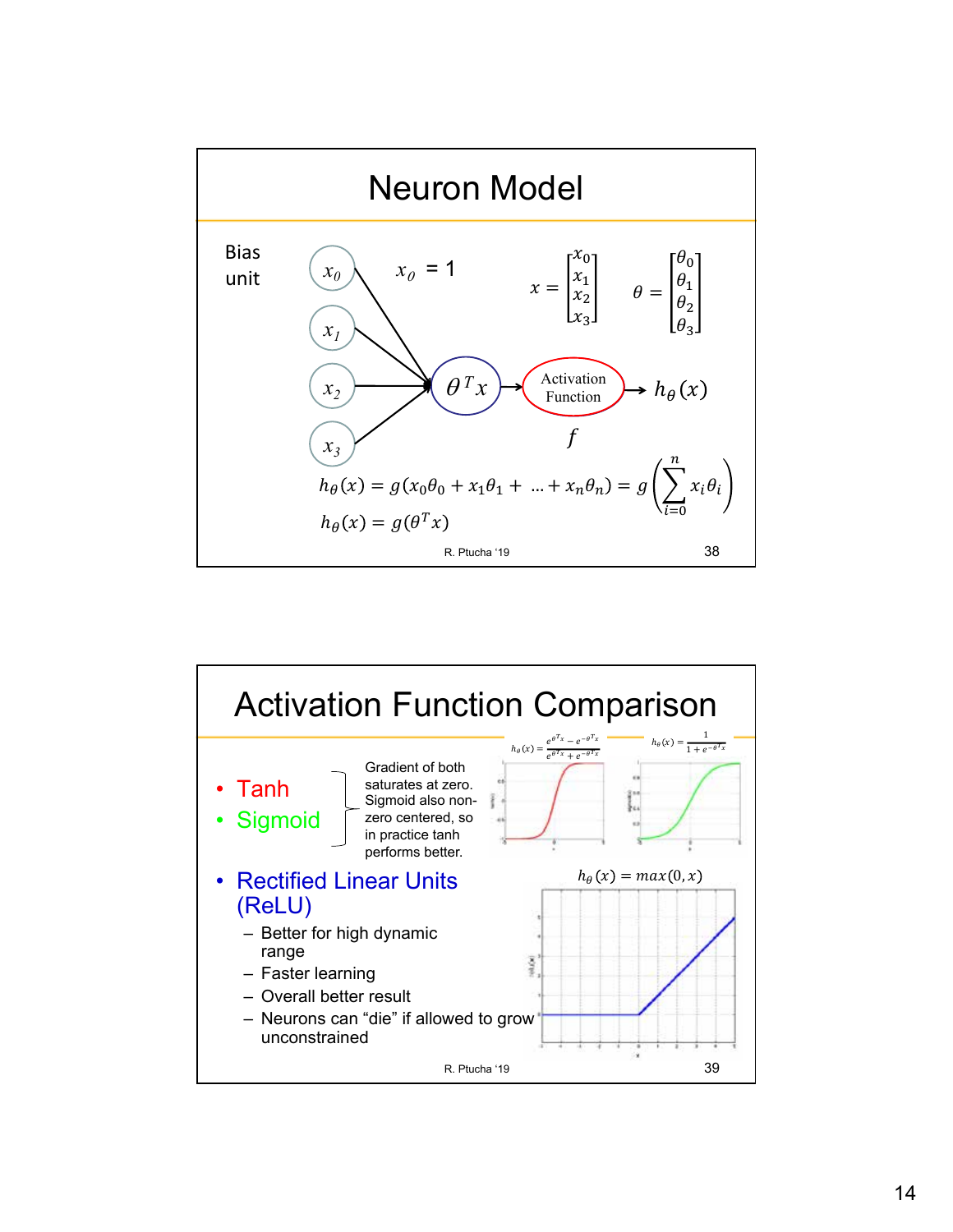

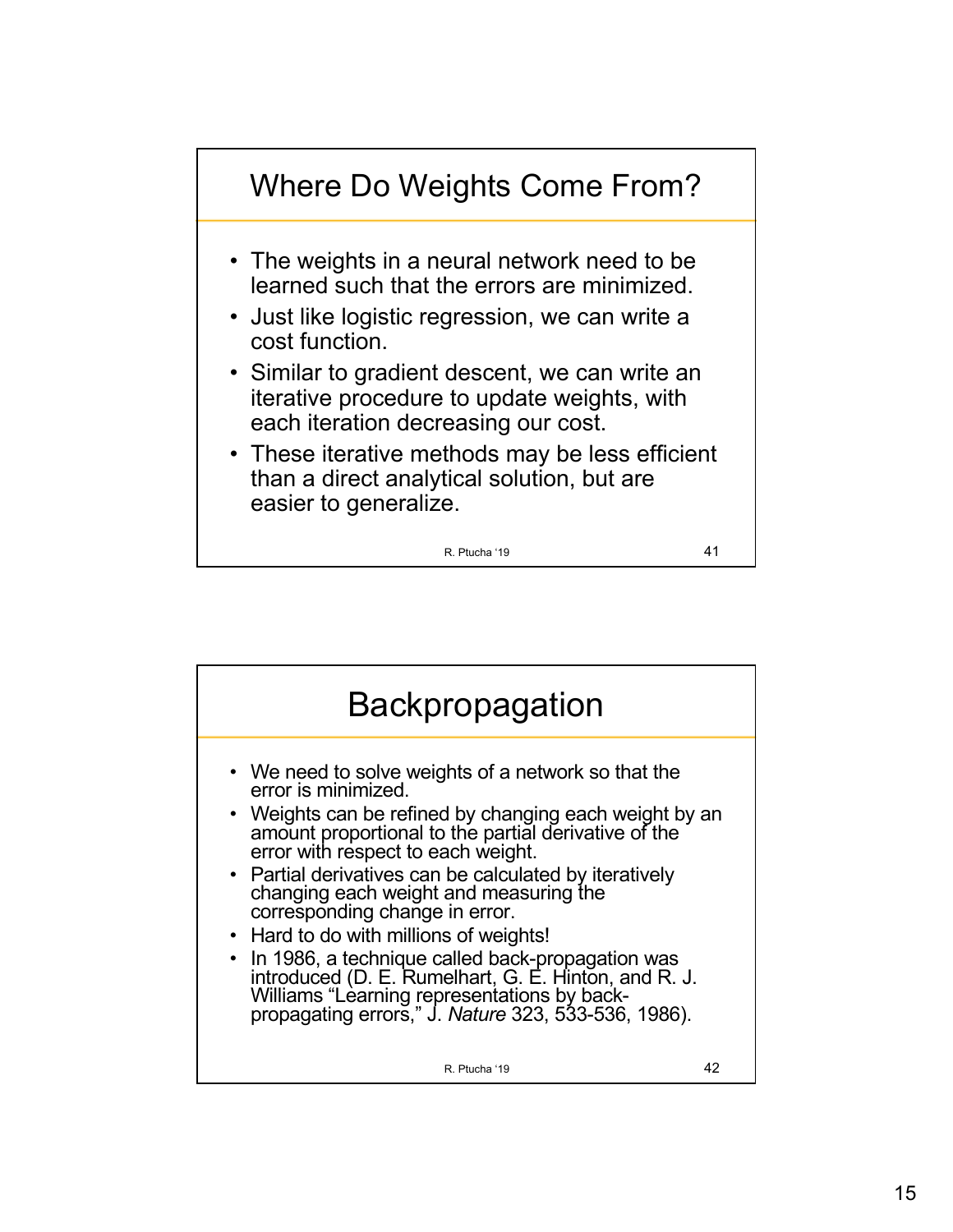

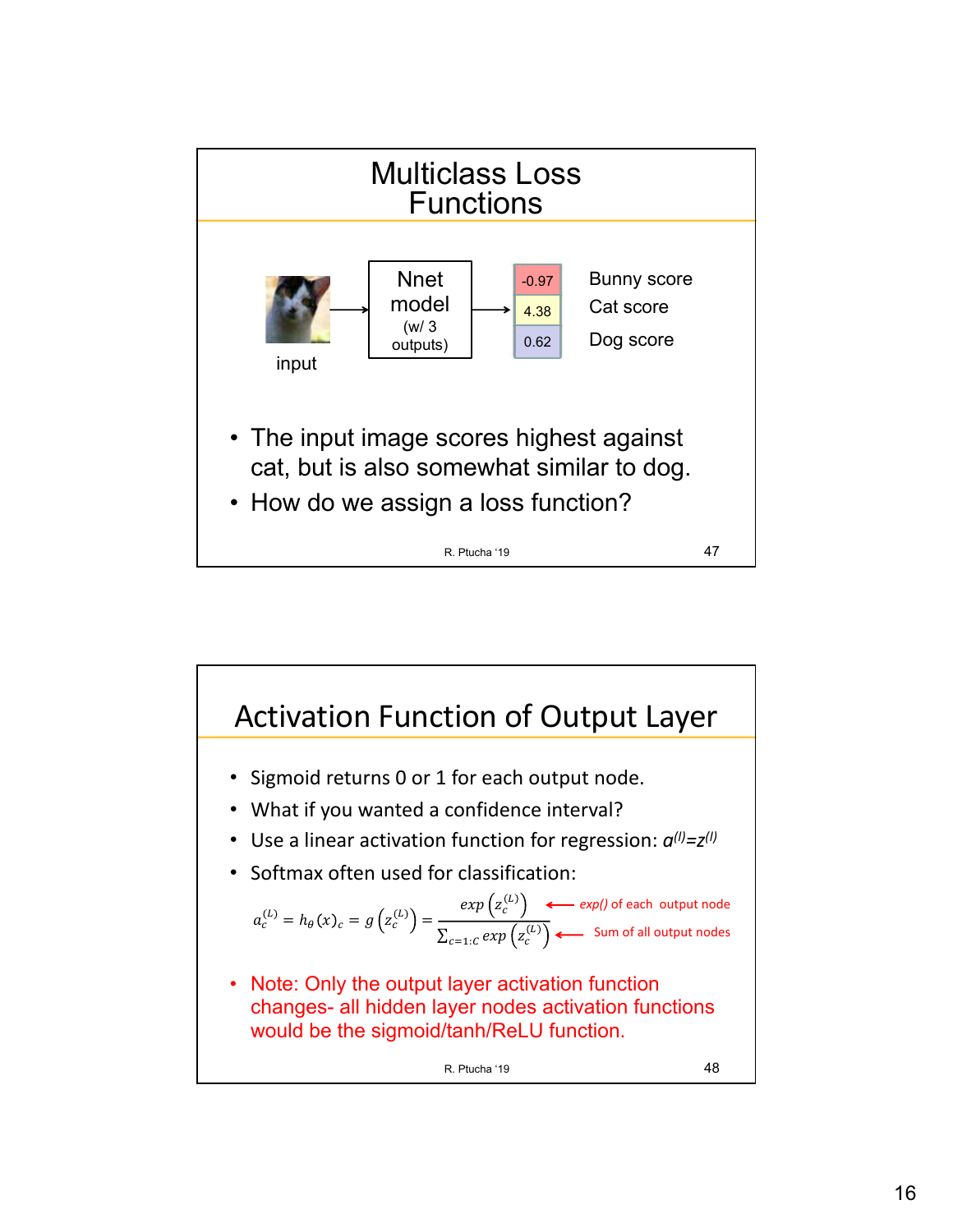

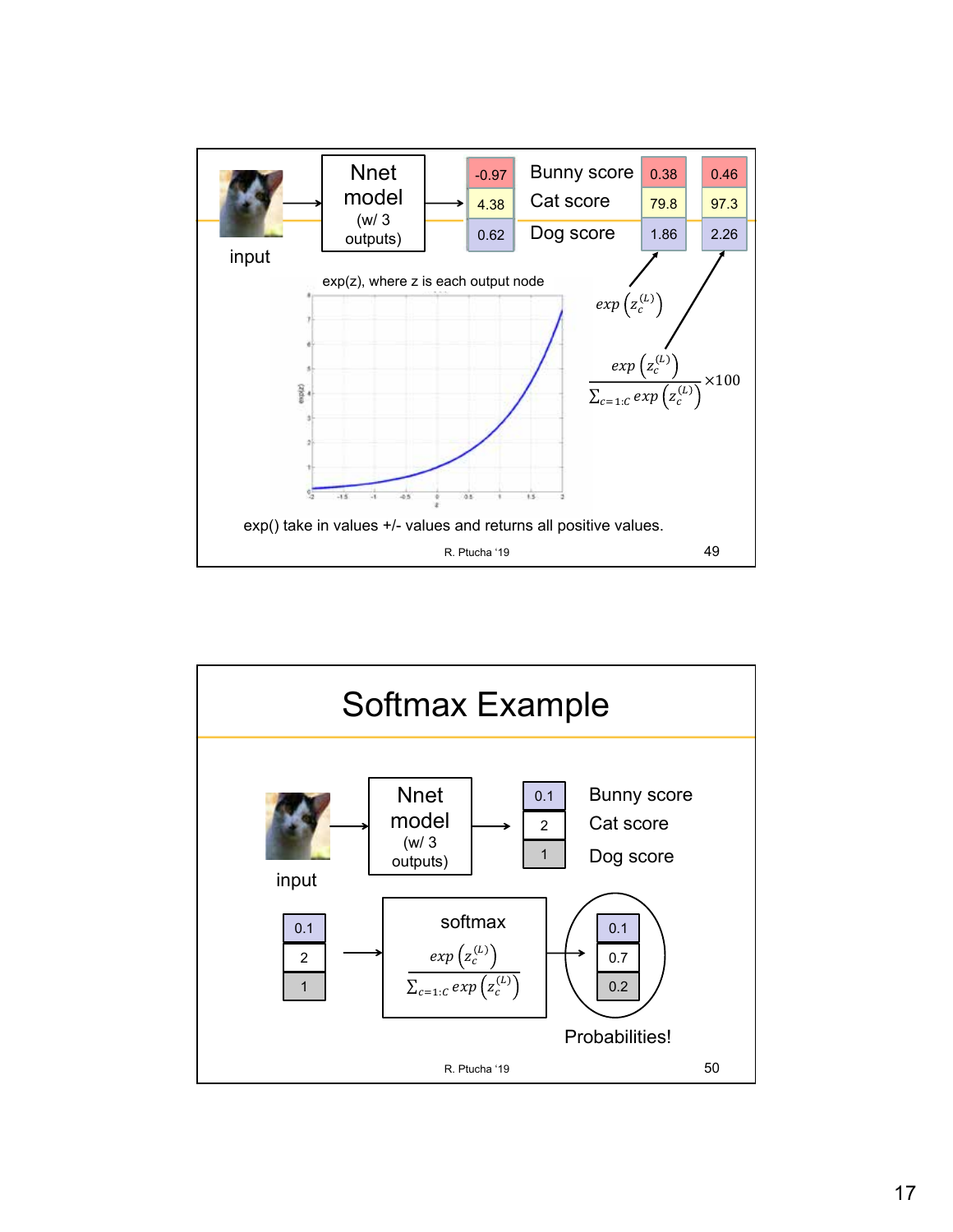

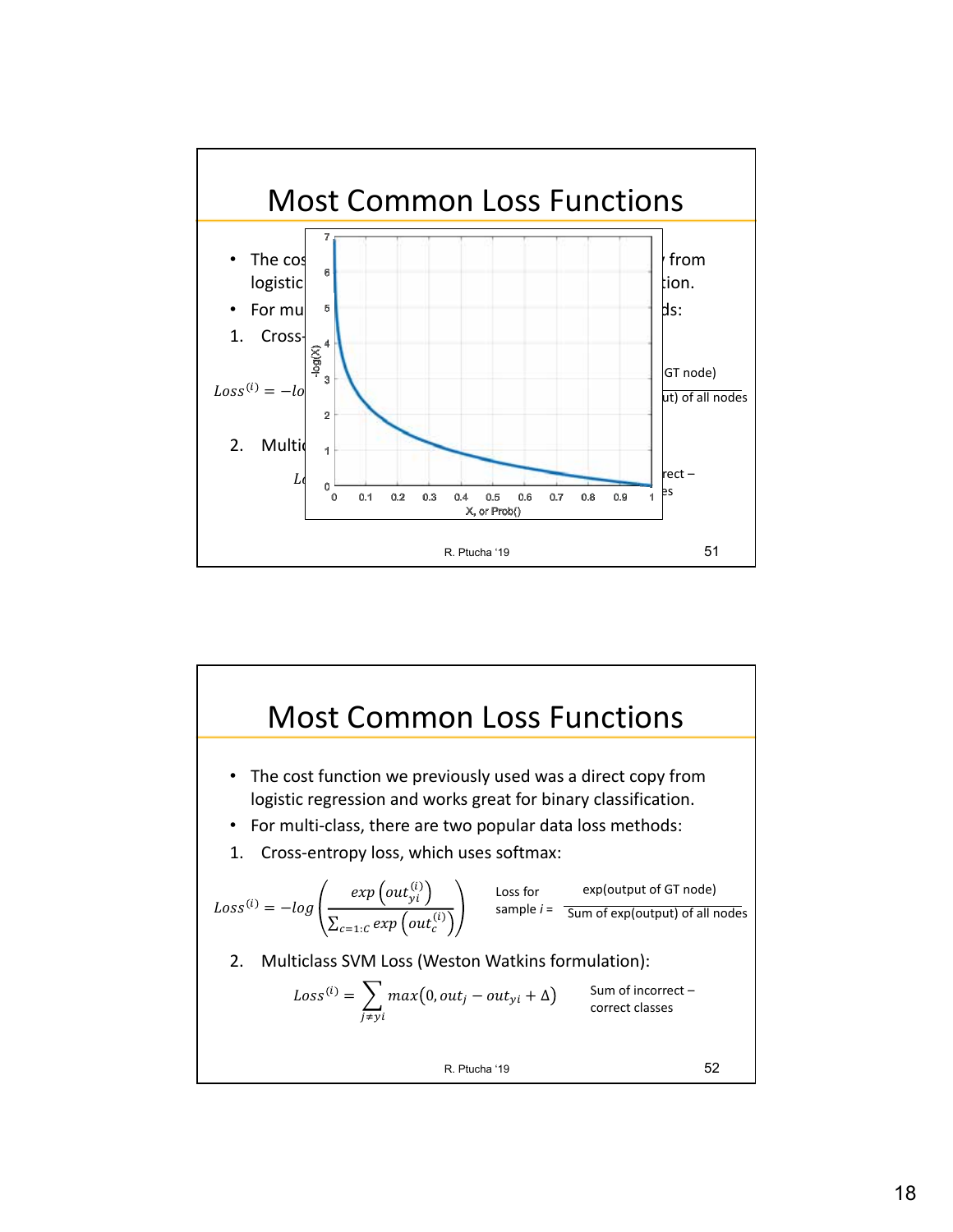